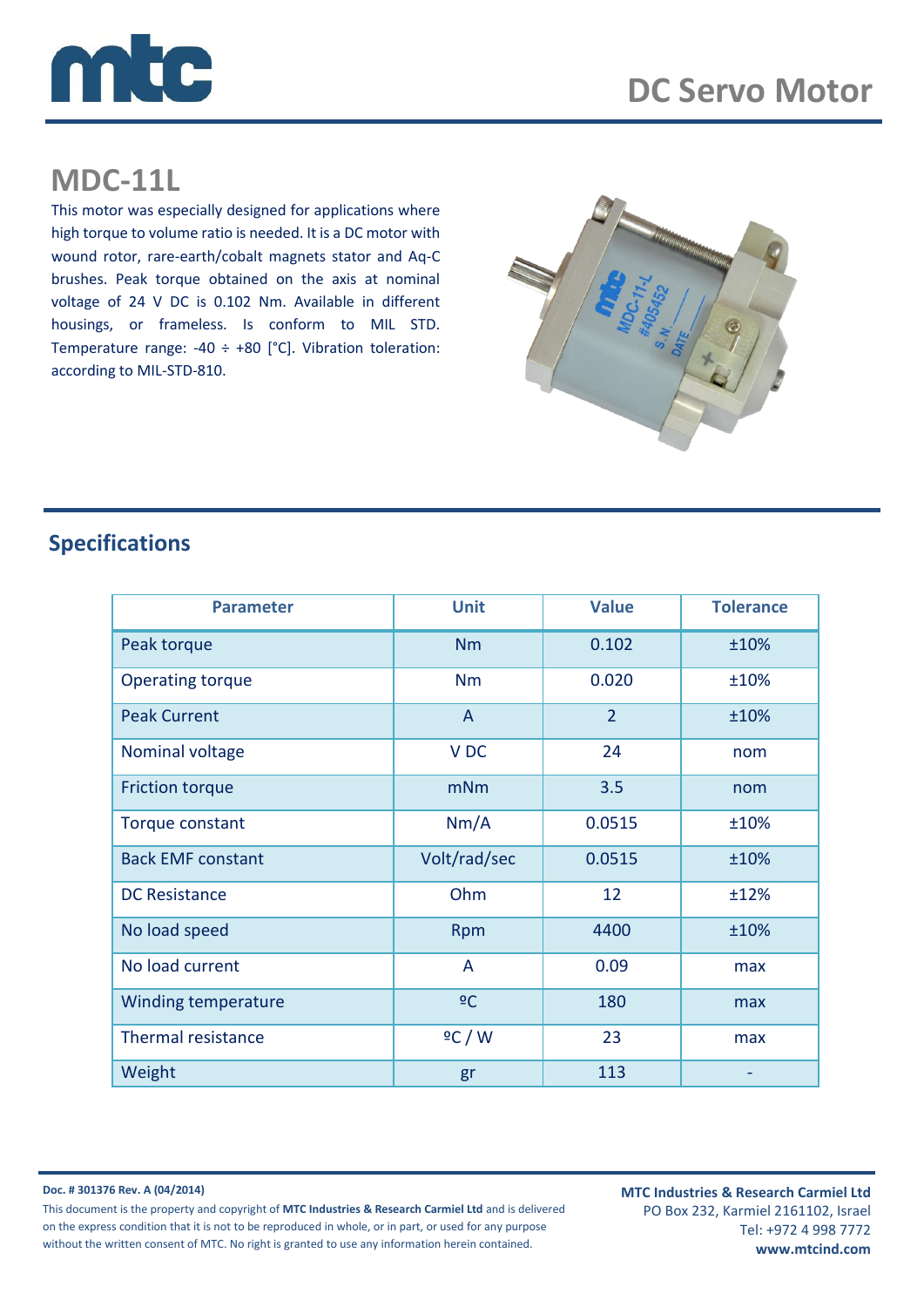

## **MDC-11L**

## **Specifications**

| <b>Parameter</b>                      | <b>Unit</b>     | <b>Value</b>             | <b>Tolerance</b>         |
|---------------------------------------|-----------------|--------------------------|--------------------------|
| AGMA Class 2000-A88                   | <b>Q10C</b>     |                          |                          |
| No. of teeth                          | 10              | $\overline{\phantom{a}}$ |                          |
| Diametrical pitch                     | 72              | $1/$ Inch                |                          |
| Pressure angle                        | 20              | <b>Deg</b>               |                          |
| Theoretical pitch dia. (std/corrected | 0.1389 / 0.1504 | Inch                     | ref                      |
| Outside dis.                          | 0.1766-0.003    | Inch                     | $\overline{\phantom{a}}$ |
| Measurement over 2 pins (max/min)     | 0.1857 / 0.1843 | Inch                     | ref                      |
| Max. root dia.                        | 0.115           | Inch                     | max                      |
| Measurement pin dia                   | 0.0267          | Inch                     |                          |
| <b>Tooth correction</b>               | 0.4151          | Inch                     |                          |
| Max. testing radius                   | 0.0744          | Inch                     | max                      |
| Min. testing radius                   | 0.0732          | Inch                     | min                      |
| Total composite tolerance             | 0.0008          | Inch                     | max                      |
| Tooth to tooth composite tolerance    | 0.0006          | Inch                     | max                      |

**Doc. # 301376 Rev. A (04/2014)**

This document is the property and copyright of **MTC Industries & Research Carmiel Ltd** and is delivered on the express condition that it is not to be reproduced in whole, or in part, or used for any purpose without the written consent of MTC. No right is granted to use any information herein contained.

**MTC Industries & Research Carmiel Ltd** PO Box 232, Karmiel 2161102, Israel Tel: +972 4 998 7772 **www.mtcind.com**